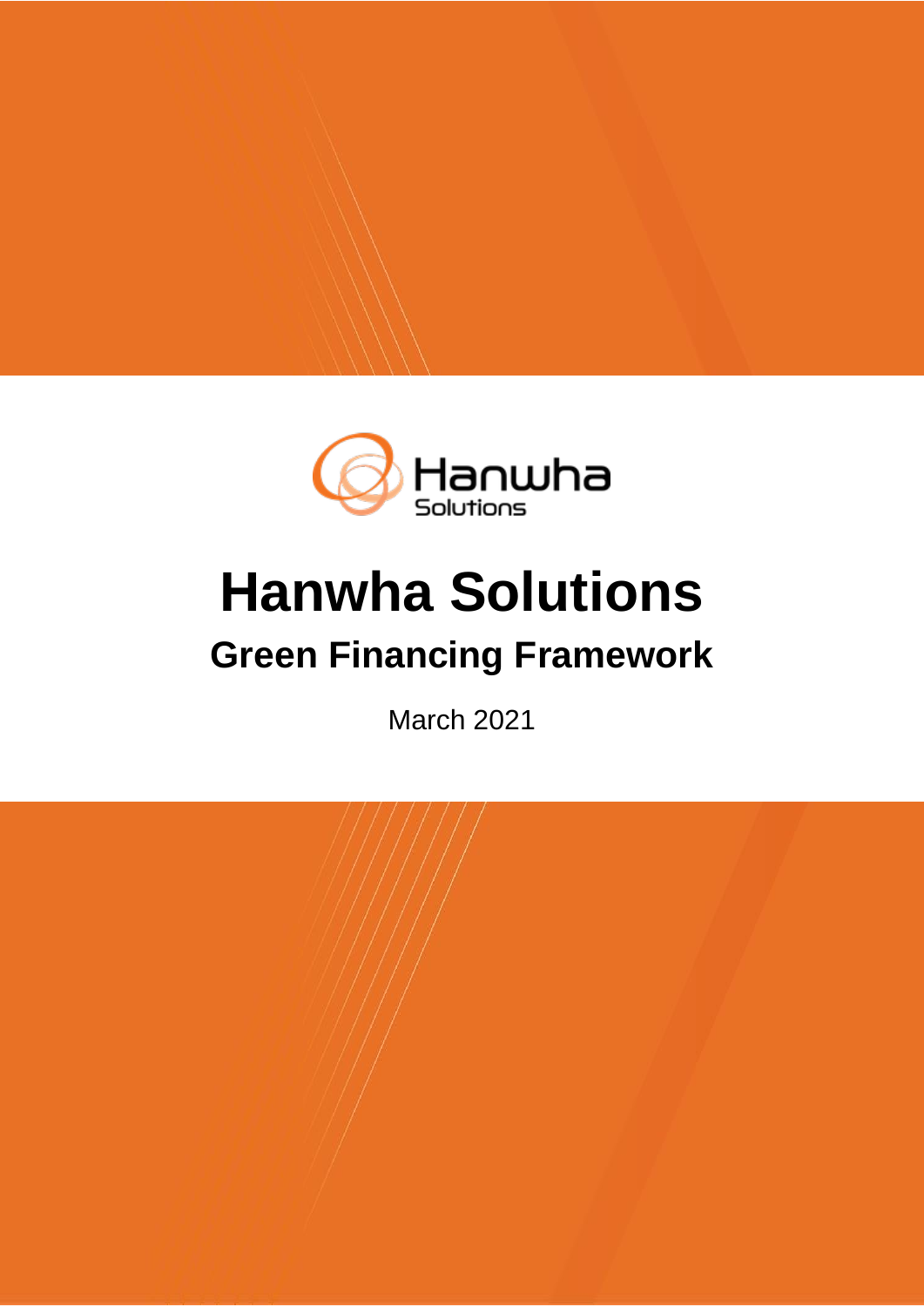

# **1. Background of Hanwha Solutions**

Hanwha Solutions (the "**Company**") is a newly formed corporation with the merger of Hanwha Chemical, Hanwha Q CELLS, and Hanwha Advanced Materials in January 2020, with the goal to create a global chemical, materials and energy company that will lead the global eco-friendly energy market and high-value added materials industry. The Company operates in three business areas: chemicals, total energy solutions, and advanced materials. The Company's solar voltaic division, a part of its total energy solutions, makes up the largest segment of its operations. (Q CELLS made up 37.4% of the Company's revenue in FY2019)

Hanwha Solutions' subsidiaries include Hanwha Q CELLS Malaysia within Hanwha Q CELLS, which focuses on photovoltaic module production for solar power generation. Hanwha Q CELLS Malaysia became part of the Company after the acquisition of Q.CELLS, a leading German solar company, in 2012<sup>1</sup>, which included Q.CELLS production facilities in Germany and Malaysia. The Company is an affiliate of the Hanwha Group (the "**Group**"), a Fortune Global 500 firm and the 7th largest conglomerate in South Korea with primary businesses in the chemical, aerospace, mechatronics, solar energy and finance sectors.

# **1.1 Hanwha Solutions' Q CELLS Division<sup>2</sup>**

Hanwha Solutions' Q CELLS Division (the "**Q CELLS Division**") is a total energy solutions provider worldwide. The Q CELLS Division business scope ranges from the midstream of cells and modules to downstream solar solutions for residential, commercial, and industrial buildings, as well as for large solar power plants. The Q CELLS Division has a global cell and module production capacity of 9.0 GW per year and 10.7 GW per year, respectively (as of YE2019). It has captured the biggest market share in the solar-module business in Germany, the UK, Italy, South Korea, and Japan (as of 2018) and is the residential and commercial market leader in the U.S. (as of 2019)<sup>3</sup>.

Since entering the solar energy business in 2010, the Q CELLS Division has become the world's leading producer of solar cells and modules. Current production networks span across China, Malaysia, South Korea, and the US. Through continual investment in R&D and manufacturing innovations the Q CELLS Division was able to achieve industry firsts such as production capacity of 1GW of Q.ANTUM cells annually in 2015 in its Malaysia plant. In Q1 2019, the Q CELLS Division penetrated the US market and rapidly expanded by building a 1.7GW capacity module plant in the US state of Georgia.

The Q CELLS Division has bagged a number of awards for its market-leading technology. The polycrystalline Q.ANTUM module, Q.PLUS, won the Module Manufacturing Innovation award at Solar Industry Awards 2015 in Hamburg, Germany. For two consecutive years, the Q CELLS Division has won the Intersolar Award in the Photovoltaics from Intersolar, the most prestigious solar energy conference and exhibition in Europe. In 2017, its Q.PEAK RSF L-G4.2 steel-frame module also won in the Photovoltaics category. The following year, in June 2018, its Q.PEAK DUO-G5 solar module also won in the Photovoltaics category, earning high praise for its 120 half-cell, six-bus bar monocrystalline module that the Intersolar jury panel called "the new standard for residential and commercial rooftops."

The Q CELLS Division was selected as one of the best photo-voltaic (PV) manufacturers by local installers, having seven consecutive Top Brand PV Europe seals and five consecutive Top Brand PV Australia seals from EuPD Research (as of 2020). It also has five consecutive Top Performer recognitions from PV Evolution Labs (as of 2020). The Q CELLS Division has R&D centres across China, Malaysia, and South Korea with headquarters in Thalheim, Germany, that receive the Hanwha Group's continuous support and investments to develop solar technology, including Anti-LID, Anti-LeTID, Tra.Q, and more.

The Q CELLS Division is a leading player in the market, with its competitive advantage being its cutting-edge technology and economies of scale. In 2014, the Q CELLS Division entered the rooftop solar power equipment market in Japan and Europe and large-scale power plant markets in the US, Thailand, Chile, and Latin America, and also secured a series of large solar projects across Europe, including UK and France. In 2015, the Q CELLS Division obtained a partnership with US-based NextEra Energy to provide 1.5GW of modules, allowing it to cement its position in one of the world's largest solar markets. The Company seeks to further advance its solar business through investment in development and manufacture of next-generation modules using N-type and Perovskitebased tandem technologies which boost solar module efficiency, as well as acquisition of solar power generation assets for its downstream business.

-

<sup>1</sup> [https://www.hanwha.com/en/news\\_and\\_media/press\\_release/hanwha\\_acquires\\_q\\_cells\\_one\\_of\\_the\\_worlds\\_leading\\_photovoltaics\\_companies.html](https://www.hanwha.com/en/news_and_media/press_release/hanwha_acquires_q_cells_one_of_the_worlds_leading_photovoltaics_companies.html)

<sup>2</sup> [https://www.hanwha.com/en/products\\_and\\_services/affiliates/hanwha\\_solutions.html](https://www.hanwha.com/en/products_and_services/affiliates/hanwha_solutions.html)

<sup>3</sup> <https://www.hanwha.com/en/sustainability/innovative-solutions.html>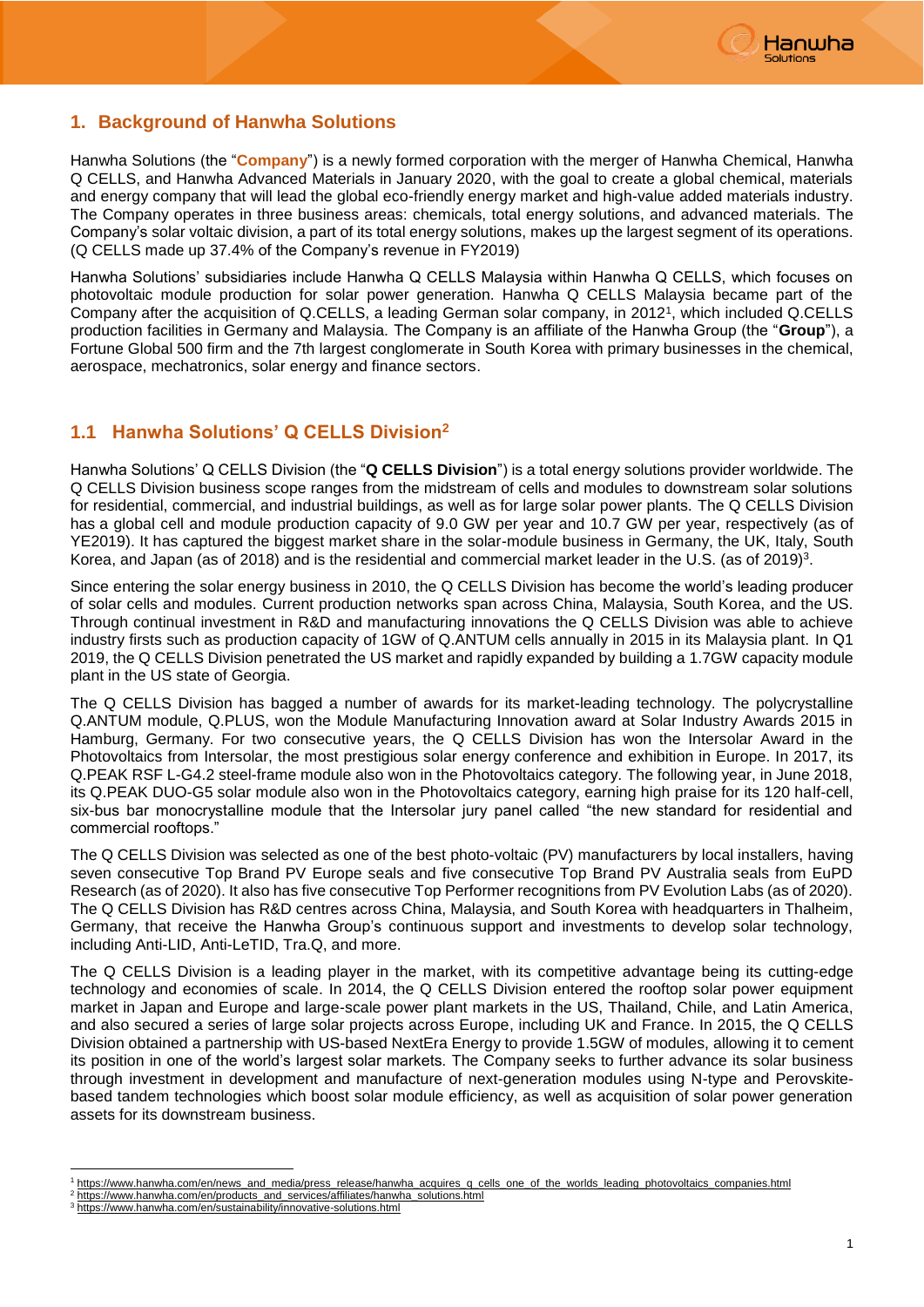

# **1.2 Hanwha Solutions' Chemical Division**

Established in 1965, Hanwha Solution's Chemical Division (the "**Chemical Division**") is a market leader in South Korea's petrochemical industry and a global chemical company with high-value-added products, cost competitiveness, and strategic investments. It is total solutions chemical company with streamlined production systems for polyethylene (PE), polyvinyl chloride (PVC), and chlor-alkali (CA).

#### **Developing Green Hydrogen using Electrolyzer Technology**

Based on 30 years' experience of developing an electrolytic cell technology for producing chlor-alkali, the Chemical Division is researching how to produce green hydrogen<sup>4</sup> at large-scale and affordable prices. This work is done in collaboration with the Korea Advanced Institute of Science and Technology (KAIST), Yonsei University, and Rensselaer Polytechnic Institute (RPI). Currently, the Chemical Division is focused on developing commercialhydrogen production via anion-exchange-membrane (AEM) electrolysis. This method has the advantages of using relatively affordable electrodes made of either nickel or cobalt as catalysts, which make the process economical to scale up to commercial-production levels.

Through its research into scaling up and refining AEM electrolysis, the Chemical Division seeks to set a new standard for green hydrogen production, by bringing down the amount of electricity needed to produce hydrogen. The goal is the development and application of power-to-gas (P2G) systems that link renewable power plants – such as solar farms and wind turbines – to electrolyzers, wherein surplus and off-peak electricity will help offset the power needed to produce green hydrogen through electricity.

The Chemical Division had previously invested 30 billion won to develop competitive hydroelectricity technology to produce green hydrogen. In 2020, the Company announced the creation of a green hydrogen production complex based on renewable energy through a public-private-government partnership investment project with Gangwon Province and KOGAS-Tech. This green hydrogen technology will convert electricity produced by wind power into hydrogen, and involves establishing a water electrolysis facility and a hydrogen charging station capable of producing 290 tons of green hydrogen annually. The hydrogen will be used to power hydrogen buses, hydrogen trucks and hydrogen passenger cars through hydrogen charging stations.

# **1.3 Sustainability Commitment of Hanwha Solutions**

Hanwha Solutions is committed to environmental sustainability, social sustainability and economic sustainability.

#### **Sustainability Initiatives**

-

Efficient resource management is at the top of the Company's agenda. In 2011, the Chemical Division joined the Carbon Disclosure Project (CDP) and became the first business in Korea to disclose its carbon management data to the public. In recognition of its efforts, the Chemical Division received the CDP's Carbon Management Special Award in 2014. Hanwha SolarOne (now Hanwha Q CELLS) was one of the first solar energy providers to receive ISO 14067 certification for quantifying and communicating the carbon footprint of its products. Meanwhile, Hanwha Advanced Materials received ISO 14001 certification for implementing an effective environmental management system<sup>5</sup>.

The Company has also made energy efficiency improvements across its chemical refineries. Related projects include the overhaul of the Chemical Division plant in Yeosu, Korea in 2019, replacing older equipment with highenergy-efficiency models, and saving up to 30,000 tons of greenhouse gas emissions per year. Furthermore, the plant's toluene diisocyanate (TDI) unit recycles waste heat to generate electricity at an on-site power plant, cutting the plant's carbon emissions by a further 20,000 tons per year.

The Group has placed greater emphasis on solar energy as a low-carbon electricity source for its global operations, through installation of solar modules at its locations around the world. The Chemical Division is leading this transition by installing solar modules on idle sites at its plants, producing 1.8 MWh of energy per year and reducing carbon emissions by 1,000 tons annually.

The Company has also pursued eco-friendly plastics development. In 2017, the Chemical Division successfully commercialized ECO-DEHCH, an eco-friendly plasticizer, which received Korea's prestigious IR52 Jang Young-shil

<sup>4</sup> "Green hydrogen" refers to hydrogen derived from low-carbon production methods. This is usually achieved through electrolysis, a combustion-free process where an electric current is run through water to split it into its constituent hydrogen and oxygen atoms.

<https://www.hanwha.com/en/sustainability/sustainable-operations.html>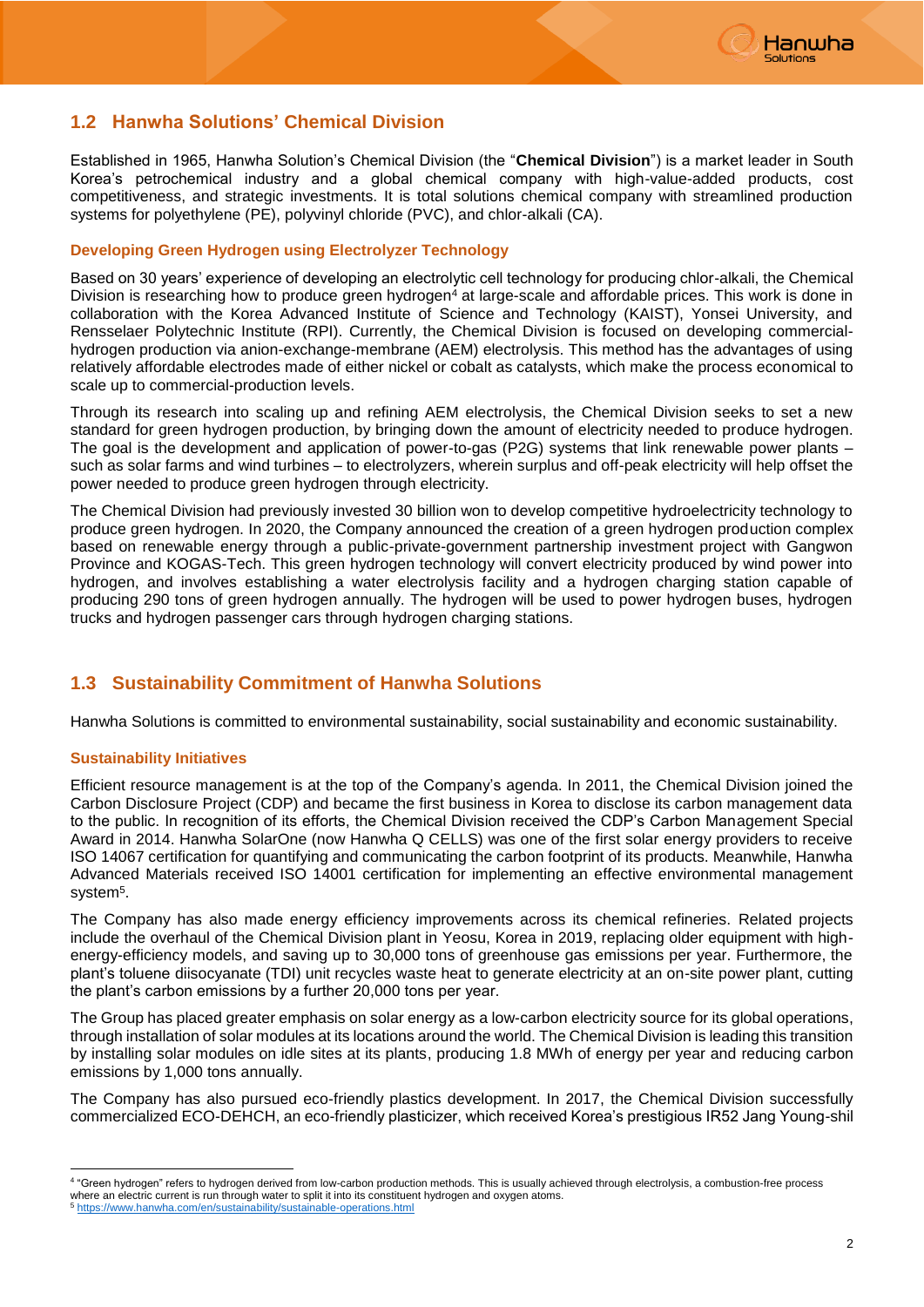

Award in 2018 in recognition of its safety and product qualities. Additionally, the Chemical Division is developing eco-friendly bioplastics, including biodegradable plastics made from plant-based starches.

The Chemical Division has also engaged in waste recycling. For example, the Chemical Division's manufacturing plant in Ningbo, China, accepts waste anhydrous hydrochloric acid from a neighboring plant and recycles it to produce polyvinyl chloride (PVC). The Chemical Division is also the first in the world to develop recycling technology that turns waste materials from toluene diisocyanate (TDI) manufacturing back into raw materials that can be processed into adhesives, automotive materials, and other industrial goods.

#### **Investment in the Hydrogen Economy**

-

Besides investing in development of green hydrogen technologies under its Chemicals Division, the Company has also made a number of investments in hydrogen-related assets to further grow its clean energy business through to 2025, as it plans to establish an entire value chain across the hydrogen business from production to storage and distribution. In 2019, the Company acquired a local high-pressure tank facilities manufacturer, TK-FUJIKIN, to mass produce hydrogen fuel tanks and hydrogen tanks for trucks. In 2020, the Company signed a deal to acquire a US hydrogen tank maker, Cimarron Composites LLC<sup>6</sup>. The acquisition will help Hanwha Solutions secure advanced technologies required for hydrogen tanks for vehicles, trailers, high-pressure tanks for charging stations and others.

 $6$  As hydrogen needs to be compressed at a high pressure to be used an energy source, making high-quality tanks essential for fuel development.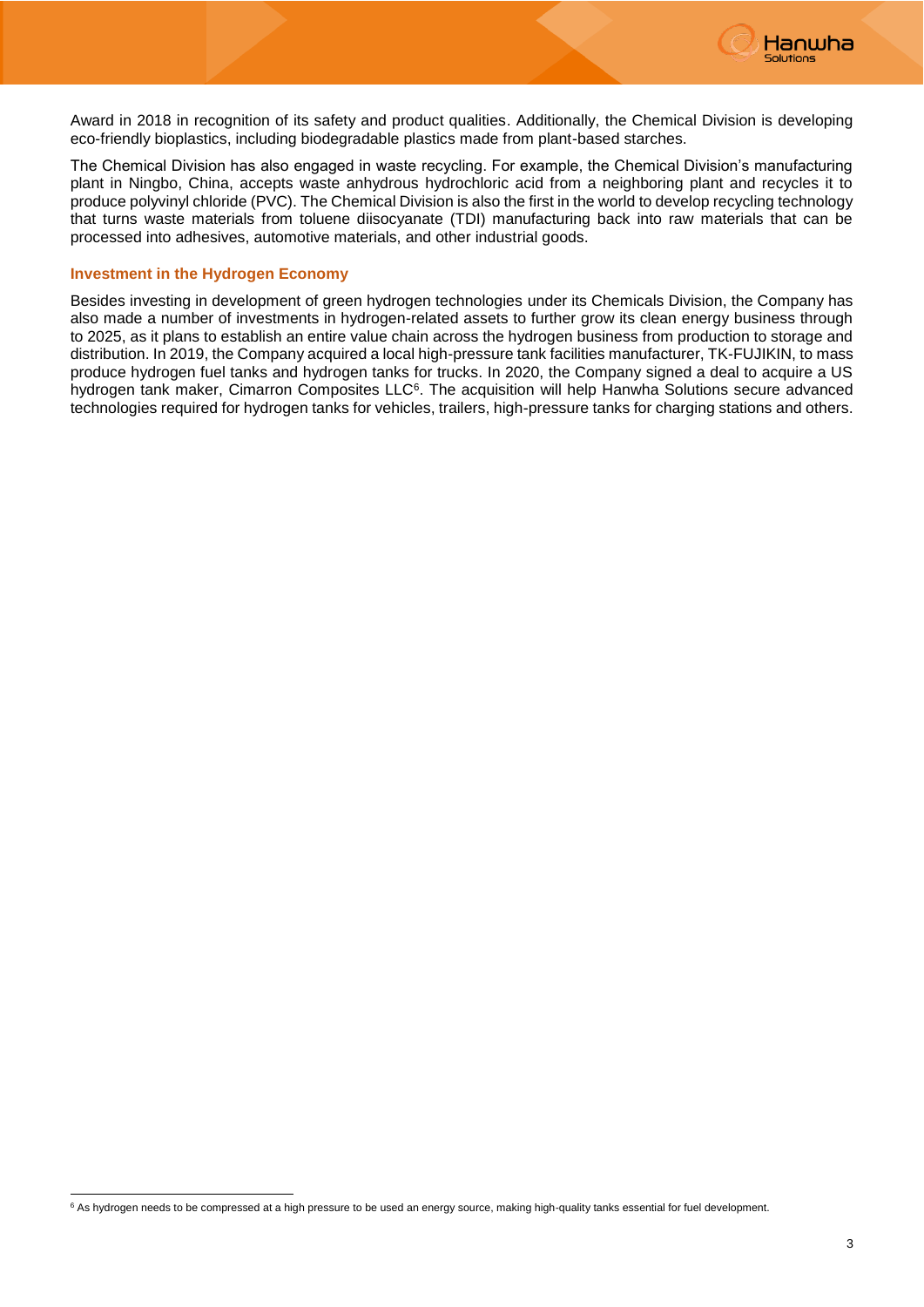

# **2. Hanwha Solutions Green Financing Framework**

Hanwha Solutions and its subsidiaries (belonging to photovoltaic business for renewable energy) intend to use this Framework as the basis to issue Green Bonds, Loans and other debt instruments ("Green Financing Instruments"). The Green Financing Instruments will fund Eligible Green Projects that conform to the green finance principles listed below:

- International Capital Market Association ("ICMA") Green Bond Principles ("GBP") 2018; and/or
- Loan Market Association ("LMA") Green Loan Principles 2018

In aligning with the above principles and guidelines, the Company's Green Financing Framework is presented through the GBP's four core components as well as its recommendation for external review:

- (a) Use of Proceeds
- (b) Process for Project Evaluation and Selection
- (c) Management of Proceeds
- (d) Reporting

Bonds issued under this Framework may take the form of public transactions or private placements, in bearer or registered format, and may take the form of senior unsecured or subordinated issuances. Such Bonds and any loans entered into under this Framework will be standard recourse-to-the-issuer obligations and investors will not bear the credit risk of the underlying allocated eligible asset exposures.

#### **2.1 Use of Proceeds**

The Company and its subsidiaries (belonging to photovoltaic business for renewable energy) will allocate an amount at least equivalent to the net proceeds of the Green Financing Instruments issued under this Framework to finance and/or re-finance, in whole or in part, green projects which meet the eligibility criteria of the following Eligible Green Project categories ("Eligible Green Projects"), as defined as below.

A maximum [3] year look-back period would apply for refinanced projects and we expect to be fully allocated within [1] year from the issuance of the Green Financing Instrument.

| <b>Eligible Green</b><br><b>Project</b><br>category | <b>Eligibility Criteria</b>                                                                                                                                                                                                                                                                                                                                                                                                                                                                                                                                                                                                                                                                                                                                        | <b>Eligible Projects</b>                                                                                                                                                                                                                                                                                                                                                                                                             | <b>Relevant UN</b><br><b>Sustainable</b><br><b>Development Goals</b><br>(SDG) |
|-----------------------------------------------------|--------------------------------------------------------------------------------------------------------------------------------------------------------------------------------------------------------------------------------------------------------------------------------------------------------------------------------------------------------------------------------------------------------------------------------------------------------------------------------------------------------------------------------------------------------------------------------------------------------------------------------------------------------------------------------------------------------------------------------------------------------------------|--------------------------------------------------------------------------------------------------------------------------------------------------------------------------------------------------------------------------------------------------------------------------------------------------------------------------------------------------------------------------------------------------------------------------------------|-------------------------------------------------------------------------------|
| Renewable<br>Energy                                 | Expenditures for, and refinancing of, the<br>Company's renewable energy/clean energy<br>business, including:<br>Solar Cells and Solar Modules under its Q<br>CELLS Division and its subsidiaries and R&D<br>in solar cell and module production<br>Investment in solar power generation assets<br>$\bullet$<br>(including building and operation) and<br>downstream distribution of energy based on<br>solar power generation<br>Investment in green hydrogen businesses<br>$\bullet$<br>and/or projects, including R&D in green<br>hydrogen production, storage and distribution.<br>Acquisition <sup>7</sup> and investment into assets in<br>$\bullet$<br>relation to green hydrogen<br>businesses<br>including assets for hydrogen storage and<br>distribution | Investment in Q CELLS<br>Division<br>and<br>its<br>subsidiaries<br>for<br>production of solar cells<br>and modules and R&D<br>Acquisition of<br>solar<br>٠<br>power generation assets<br>and investments<br>into<br>retail<br>solar<br>energy<br>business<br>R&D of Green Hydrogen<br>Electrolysis Technology<br>by Chemical Division<br>Acquisition<br>and<br>٠<br>investment in assets for<br>hydrogen storage and<br>distribution | <b>7</b> AFFORDABLE AND<br><b>13 GLIMATE</b><br>$\Delta \perp I$              |

<sup>-</sup>7 If acquisition of a business is involved for allocated proceeds, Hanwha Solutions would use a pro-rata allocation of green proceeds based on % book value of eligible green assets within the acquired company's balance sheet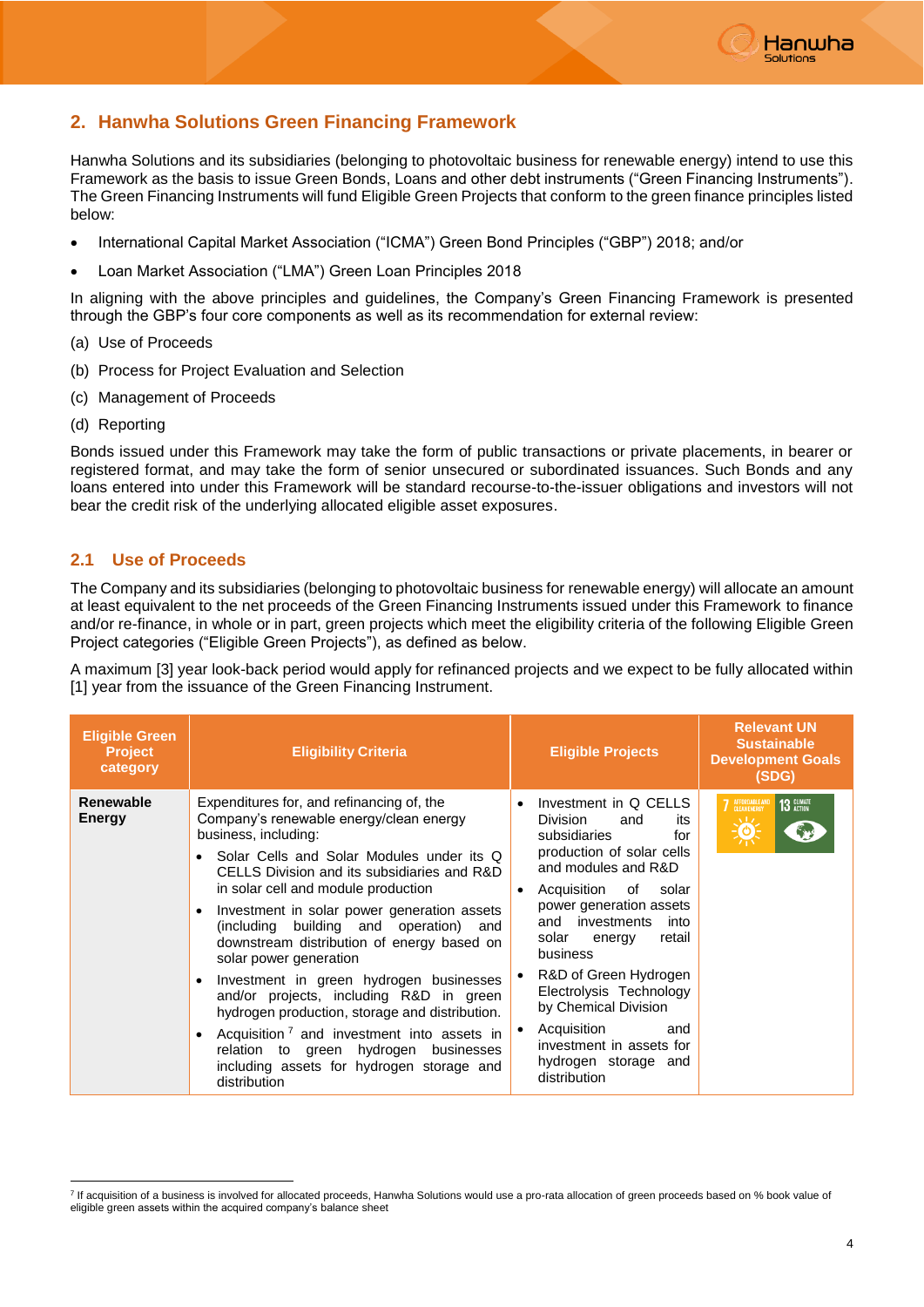

### **2.2 Process for Evaluation and Selection of Projects**

Hanwha Solutions and its subsidiaries (belonging to photovoltaic business for renewable energy) have established the Green Financing Working Group ("GFWG") with responsibility for governing and implementing the initiatives set out in the Framework. The GFWG is composed of Accounting Team, Planning Team, Legal Team and Environment & Safety Team, while being coordinated by International Finance Team or Finance Team.

The GFWG will:

- Ratify eligible business and projects, which are initially proposed by constituent team members
- Undertake regular monitoring of the asset pool to ensure the eligibility of businesses and projects, whilst replacing any ineligible businesses and projects with eligible new green assets
- Facilitate regular reporting on any Green issuance in alignment with our Reporting commitments
- Manage any future updates to this Framework
- Ensure that the approval of Eligible Green Projects will follow the Company's existing credit/loan/ investment approval processes

#### **2.3 Management of Proceeds**

A dedicated ledger (the "Ledger") will be established to record the allocation of Proceeds. The GFWG will track the Proceeds via a formal internal process to ensure linkage to Eligible Green Projects.

The Ledger will contain the following information:

- I. Green Bond (or loan) details: pricing date, maturity date, principal amount of proceeds, coupon, ISIN number, etc.
- II. Allocation of Proceeds:
	- a. The Eligible Green Projects List, including for each Eligible Green Project, the Eligible Green Project category, project description, Company's ownership percentage, total project cost, amount allocated, settled currency, etc.
	- b. Amount of unallocated Proceeds

Any proceeds temporarily unallocated will be placed in short-term liquid money instruments such as cash and market securities according to the Company's investment guidelines.

#### **2.4 Reporting**

On an annual basis until full allocation of proceeds to Eligible Green Projects and on a timely basis in case of material changes, Hanwha Solutions and its subsidiaries (belonging to photovoltaic business for renewable energy) will provide a dedicated green bond report with the following aspects:

#### **I. Allocation Reporting**

- a. The amount of Proceeds allocated to each Eligible Green Project category
- b. When possible, descriptions of the Eligible Green Projects financed, such as project locations, amount allocated, etc.
- c. Share of financing vs refinancing
- d. Selected examples of projects financed
- e. Amount of unallocated Proceeds